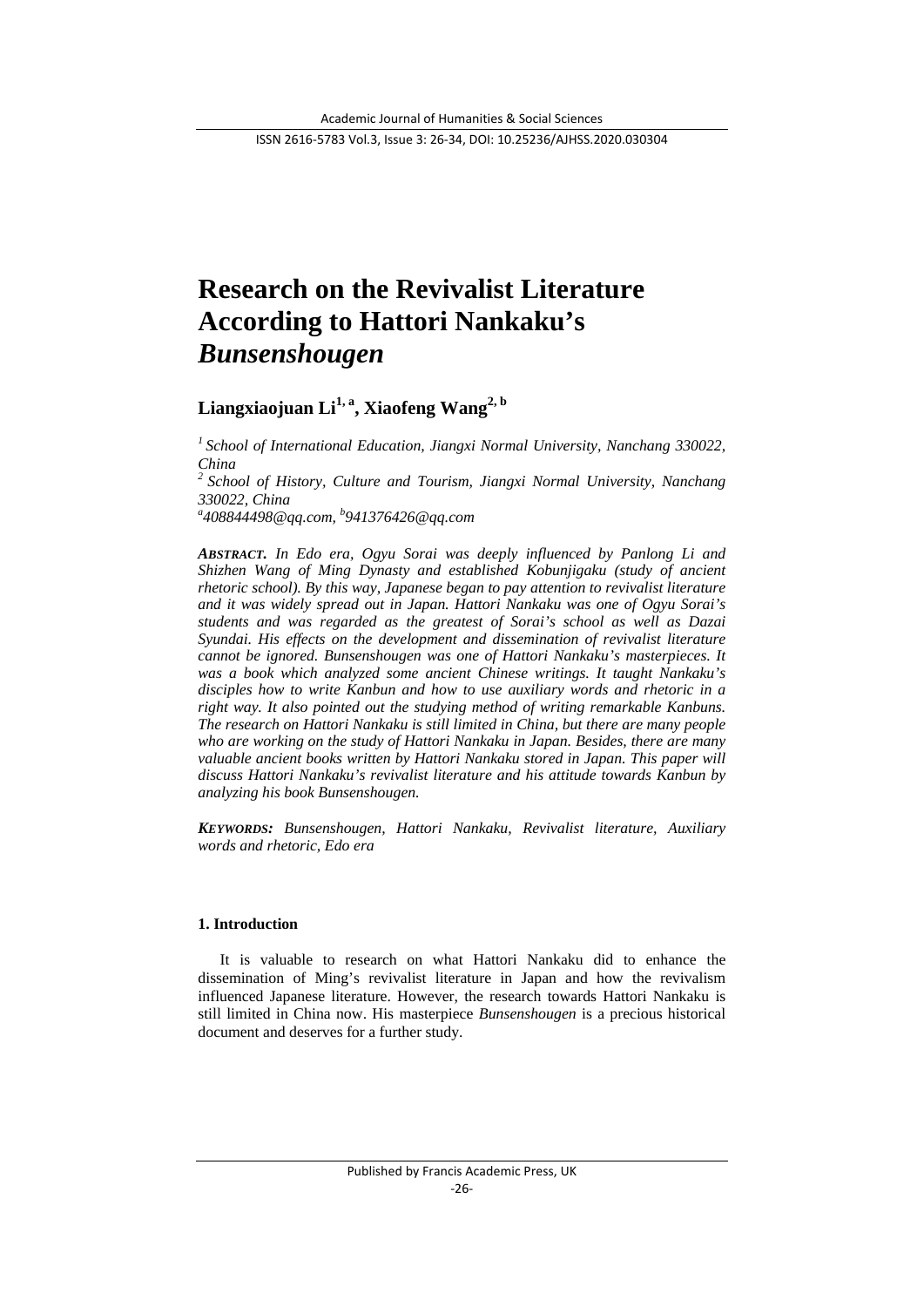According to Chinese current studies, Guoqiu Chen, in his < The Research on the Theory of Revivalist Poetry in Ming Dynasty>, analyzed the significance of revivalist poetic theory and the reason why it respected the writing style of Tang poems. He also analyzed Panlong Li's literary consciousness and the compilation process of <Gems of Chinese Verse>. Besides, he elaborated the meaning of Ming's revivalist literature, its historical consciousness, the creation of poems and articles, and the development of Tang poems. Fangliang Liu analyzed the reception and dissemination of Ming's Seven-poets school in Edo period in his monograph <Study on the Reception of Ming Dynasty's Poetry by Japanese Han Poetry in Edo Era>. Furthermore, He also claimed the reception of the Sorai school towards Panlong Li and Shizhen Wang and then established Kobunjigaku, as well as the the reason why <Gems of Chinese Verse> was so popular for a long period of time. Additionally, Fangliang Liu expounded that Hattori Nankaku's writing style was representative as one of Sorai school's disciples, but his motivation of literary archaism was different from Panlong Li and Shizhen Wang for he aimed at attacking Neo-Confucianism by using ancient Kanji (Chinese characters). Hongsheng Jiang, in his <The Influence of Sorai School towards Japanese Literature and History of Spirit in Edo Era>, pointed out that Sorai school played an important role on the formation of Japanese personality, cultural identity, and national spirit. Moreover, Jiang explained that Hattori Nankaku represented Sorai School's idea of 'poetic priority', and that studying how to write poems and articles is indispensable to be a gentleman. Hattori Nankaku put poetic creation into an important position, which Ogyu Sorai failed to do. In Hattori Nankaku's *Bunsenshougen*, he mentioned Yiwei Lu's ZhuYuCi (the earliest monograph explaining the function words of ancient Chinese). Xuebo Wang, in her <Research on ZhuYuCi during Edo Era>, claimed that scholars in Edo era regarded ZhuYuCi as an important way to learn the function words of Kanbun, and they translated or write annotations for ZhuYuCi to spread it out.

According to the researches in Japan, Hino Tatsuo's (1977) <Chronology of Hattori Nankaku>recorded Hattori Nankaku's life after 1719, including his masterpieces,publications and human relationships. Besides, it also analyzed the publication and content of the book *Bunsenshougen,* which is the basis of Hattori Nankaku's another book named *Toukanosho (1725)*. Matsushita Tadashi (1969), in his <The Poetic Style and Poetic Theory in Edo Period —— Poetic Theories of Ming and Qing Dynasty and Its Reception>, divided the whole Edo poetry into four periods of time and analyzed their poetic style and poetic theories. It also introduced the propositions of different representative people in different period of time. Furthermore, it explained how Ogyu Sorai and his disciples developed Kobunjigaku and their aims of advocating Kobunjigaku theory. This book illustrated that Hattori Nankaku made a revolution based on Sorai's theory. Ibi Takashi (2009), in his < The Theory of Giko —— Sorai, Shundai and Nankaku's Simulation and Change>, analyzed Ogyu Sorai, Dazai Shundai and Hattori Nankaku's Giko theory and their similarities as well as differences. It proved that Hattori Nankaku was one of Sorai school's great poets and litterateurs, and he made his own revolutions when he promoted the Kobunjigaku theory established by Ogyu Sorai and Panlong Li. Yoshikawa Yutaka's (2014) <Social Intercourse and Eternity —— Concerning on Hattori Nankaku's Kobunjigaku> evaluated highly on Nankaku's Kobunjigaku. The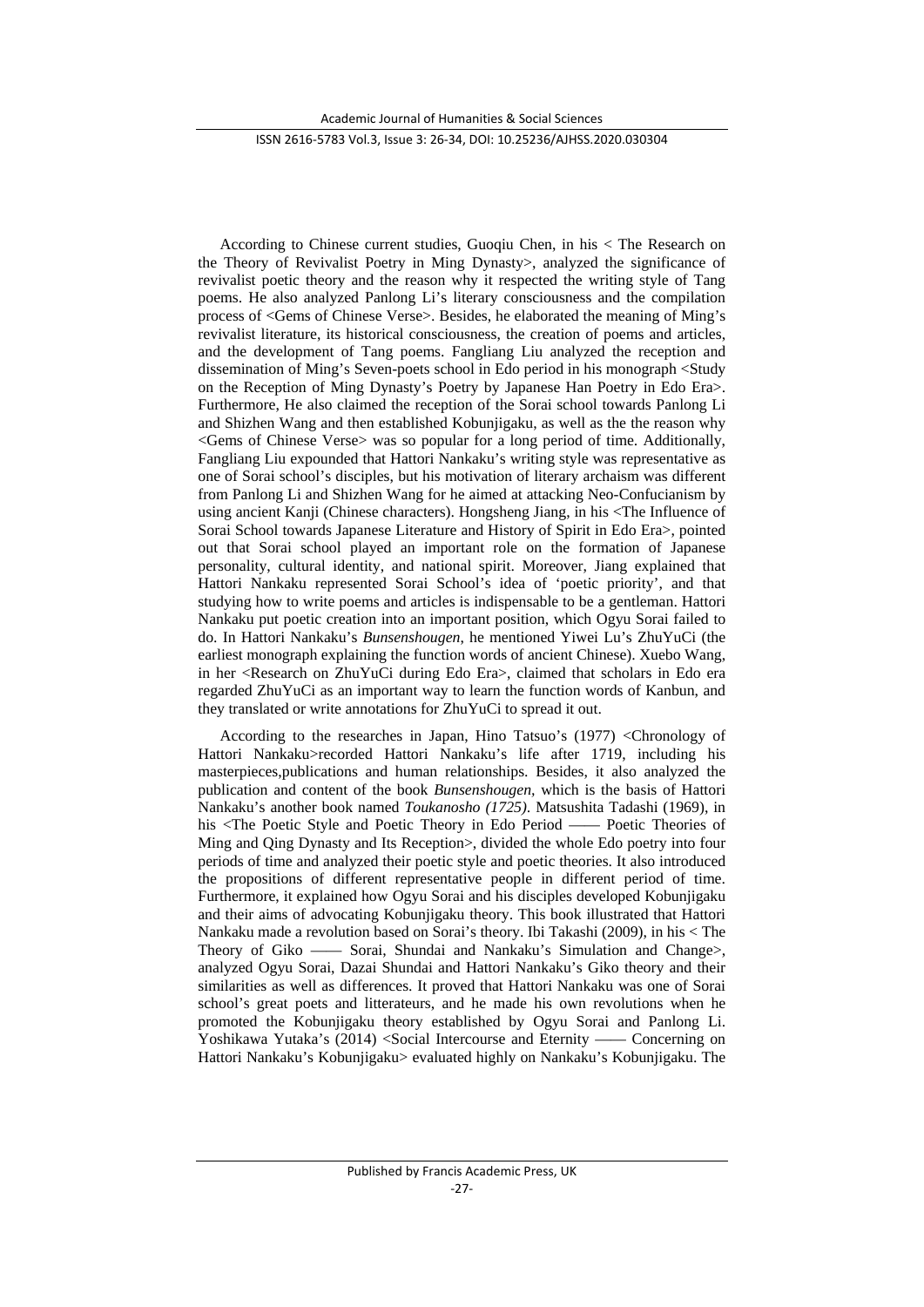Academic Journal of Humanities & Social Sciences

#### ISSN 2616-5783 Vol.3, Issue 3: 26-34, DOI: 10.25236/AJHSS.2020.030304

fearures of Nankaku's poems were that they had power of communication and expression, which was eternal because it can across the limitation of time and space and made a bridge for spiritual communication between the author and readers. In addition, it analyzed *Bunsenshougen* in details and pointed out Nankaku's "polishing" "proverb and dialect" and "eternal articles".

According to previous researches, it is obvious that China's scholars mainly focus on the revivalist literature of Seven-poets in late Ming Dynasty, but the study of its spreading and developing in Japan is still not enough. Besides, there are many studies about Ogyu Sorai in China, but the study of his disciple Hattori Nankaku is extremely rare. To be specific, there is almost no research on Hattori Nankaku's *Bunsenshougen.* In Japan, there are many scholars researching on Hattori Nankaku, especially his *Collections of Mr.Nankaku* and *Toukanosho.* However, the research on *Bunsenshougen* is still not enough. This paper will analyze how the revivalist literature of Ming Dynasty developed in Edo's poetry through Hattori Nankaku's Bunsenshougen and try to find out Nankaku's revivalist thoughts, poetic key points and his understanding of ancient Chinese literature.

## **2. The Sorai School and Revivalist Literature in Edo Era**

The Seven-poets in the early Ming Dynasty, which was represented by Mengyang Li and Jingming He, established revivalist literature, and they advocated the idea of "articles must learn from Qing and Han Dynasty and poems must learn from Tang Dynasty". During Emperor Jiajing's and Qianlong's reign, the Sevenpoets in the latter Ming Dynasty,which was represented by Panlong Li and Shizhen Wang, strengthened revivalist literature. They paid attention to the original features of poems and the essence of literature.

During Edo era, Chinese classic books were spread to Japan, which provided a perfect environment for the development of Kanbun. At that time, Japanese scholars and poets took a long period of time to digest Chinese ancient literary works and did not join the creation of the East Asian's Han culture. After the import of Chinese classic books, Japanese scholars began to realize the rapid development of Chinese literature, so they took a chance to join East Asian's Han culture. Ogyu Sorai, who was the founder of Kobunjigaku, was influenced by the revivalist thoughts of Sevenpoets in latter Ming Dynasty, and started a boom of Tang poems in Japanese literary world. Sorai indicated that poetizing was the best way to learn ancient Chinese literature and to understand folk customs. What's more, Sorai's thoughts was different from the moral principle of Zhuzi's theory, he advocated the idea of "education express one's character and personality". And he insisted that rhetoric played an important role in creating poems and the essence of poems was words. According to the book *Collections of Ogyu Sorai*, it recorded as follows:

"The person who uses word expressions is the person who wants to write down what he wants to say.This is called rhetoric. By using rhetoric, men can express their feelings. Those are words for gentlemen. Gentlemen in ancient times learned rites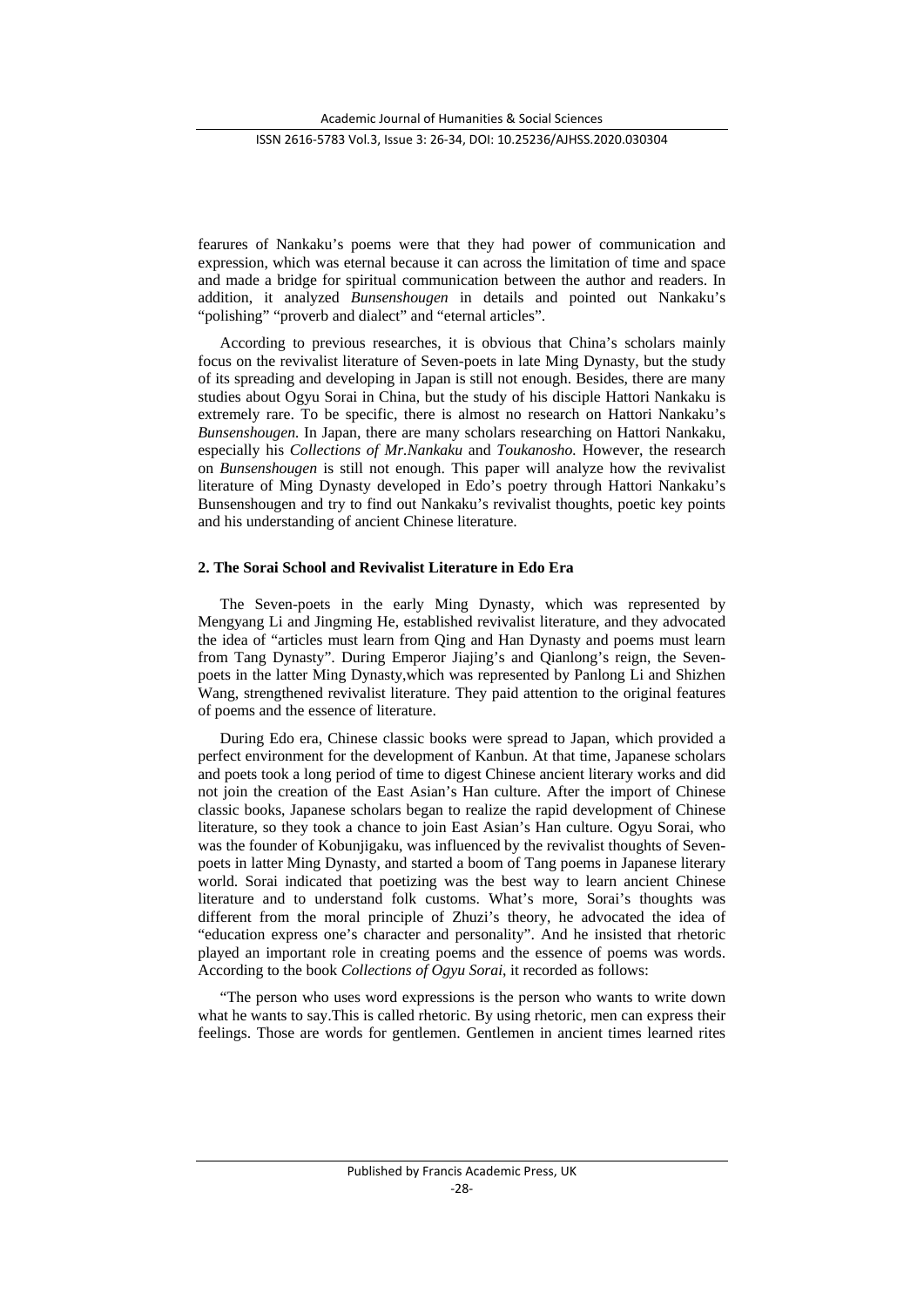Academic Journal of Humanities & Social Sciences

ISSN 2616-5783 Vol.3, Issue 3: 26-34, DOI: 10.25236/AJHSS.2020.030304

and music as well as gentleman's words. People who do not know how to use rhetoric are only heaping words to make sentences, which is regarded as savage."

It indicated the definition of rhetoric,and rhetoric means learning gentleman's words. Besides, from the time of Yu Han, scholars ignored the importance of rhetoric and the articles' quality were poor. Sentences, which are only heaped by words, are not gentle but vulgar. The ancient classic theory of Sorai School developed Edo's Kanbun and played an important role in the dissemination of revivalist literature.

#### **3. Revivalist Literature According to Hattori Nankaku's Bunsenshougen**

## *3.1 Hattori Nankaku and Bunsenshougen*

Hattori Nankaku is a Japanese Confucian, poet and artist, and he is the student of Ogyu Sorai. He has several given name such as Genkyo, Kouhachi, Shisen, Fukyokan and Fuyoukan. He was born in a well-educated family and he began to read "the Four Books" and "Santishu" when he was young. At the age of 17, he worked at Yanagisawa Yoshiyasus. However, he gave up his job after the death of Yanagisawa Yoshiyasus, and moved to Shinobazunoike where he opened his school. With the establishment of his school, his students increased and his reputation spread out.

*Bunsenshougen* was one of Hattori Nankaku's masterpieces and it was published by Suharaya Heizaemon in Kyoto on March, 1735. This is a book for Hattori Nankaku's students to learn how to use rhetoric and auxiliary words. At the end of this book, Nankaku's student Toriishi Gen left a message as follows:

"Professor Nankaku's students always asked about how to use rhetoric. He answered that men cannot understand the value of articles unless they wrote articles themselves. In order to avoid troubles, professor wrote this book to make a brief explanation. Additionally, in China, there was a book called ZhuYuCi which included the knowledge of auxiliary words and rhetoric. I got this book and preserved it."

Yiwei Lu's ZhuYuCi is the earliest book of grammar in China. It included auxiliary words' definition, usage and function. Hattori Nankaku denied Lu's ZhuYuCi in his *Bunsenshougen* and taught his own theory to his students. Nankaku also told his students the correct way to write articles and to use rhetoric as well as the importance to read ancient classic works in his *Bunsenshougen*. By this way, the theory of revivalism developed through his disciples.

#### *3.2. Bunsenshougen's Content*

#### *3.2.1 The Importance of Polish*

In order to make articles elegant, Hattori Nankaku paid attention to rhetoric, and polish is one of the most important methods for rhetoric. In the past, Confucian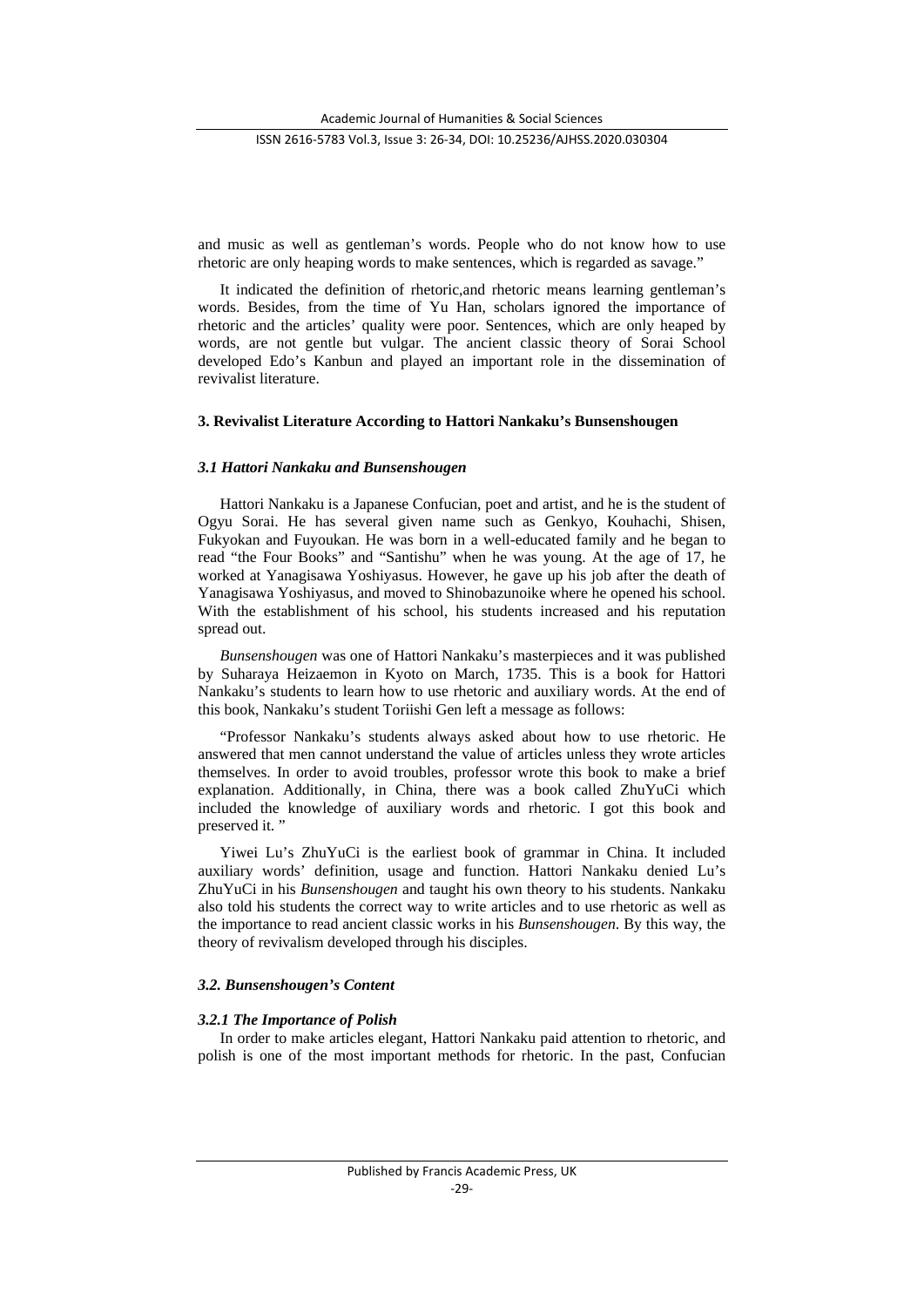Academic Journal of Humanities & Social Sciences

ISSN 2616-5783 Vol.3, Issue 3: 26-34, DOI: 10.25236/AJHSS.2020.030304

classics and poems written by famous poets always use polish. Therefore, the skills of polish had to be mastered in order to write good articles. *Bunsenshougen* recorded as followed:

"Articles are divided into elegant ones and vulgar ones. Scholars who know the rhetoric theories can write elegant articles, and they also like to use polish skills. In this way, the elegant articles can be inherited for hundreds of years. Chinese Six Classics and all famous artists followed this way."

Moreover, one of the best ways to master rhetoric is reading ancient classic works, which is the same to Ogyu Sorai's Kobunjigaku theory. When Ogyu Sorai was 40 years old, he read Panlong Li and Shizhen Wang's poems. Sorai had never read classic Chinese poems before and was so excited that he studied from Chinese Six Classics and read classic poems and articles over and over again. Finally, he succeed in reading Chinese classic works. Besides, not only Ogyu Sorai, all the successful poets and writers can read classic works. *Bunsenshougen* recorded as follows:

"Articles have to be learned. Not only by descendants, but also former famous people such as Tuizhi Han, Zongyuan Liu, Gu Ban and Qian Sima. They are people who make revolutions. And the only way for them to improve their writing skills is to polish their sentences in a gentleman's way. With their elegant writings, their works can be read by future generations. Consequently, even famous people have to study and make progress, and good articles have to be polished."

Tuizhi Han, Zongyuan Liu, Gu Ban and Qian Sima studied hard on ancient classic books, understood and innovated them, and then created good articles that can be inherited to the future generations. Polishing was regarded as the signal of gentleman, and only polished articles can be called standard articles. Furthermore, polished works are eternal and play an important role in guiding the future generations.

#### *3.2.2. Proverbs and Dialects*

According to *Bunsenshougen*, "proverbs and dialects always appeared in letters, so they were convenient at that time. But proverbs and dialects were regarded as slang words which can divide gentle and humble". No matter in which era, proverbs and dialects always existed. Specially, when writing letters, proverbs were easy to understand. As a result, it was a convenient way to communicate in the history.

"We always say that proverbs and dialects are changing according to different ages. There were gentle words and humble words not only in Wei and Jin Dynasty, but also in Qin and Han Dynasty. However, none of them were valuable enough to spread hundreds of years. Even ancient people cannot understand Song Dynasty's proverbs because of the change. It was fortunate that Tang Dynasty's officers recorded those proverbs and dialects, and they existed until now. But it cannot be ensured that those proverbs and dialects can be persisted for the next hundreds of years."

Hattori Nankaku thought that proverbs and dialects were changing according to different eras, but they were not knowledgeable and cannot be widely read by future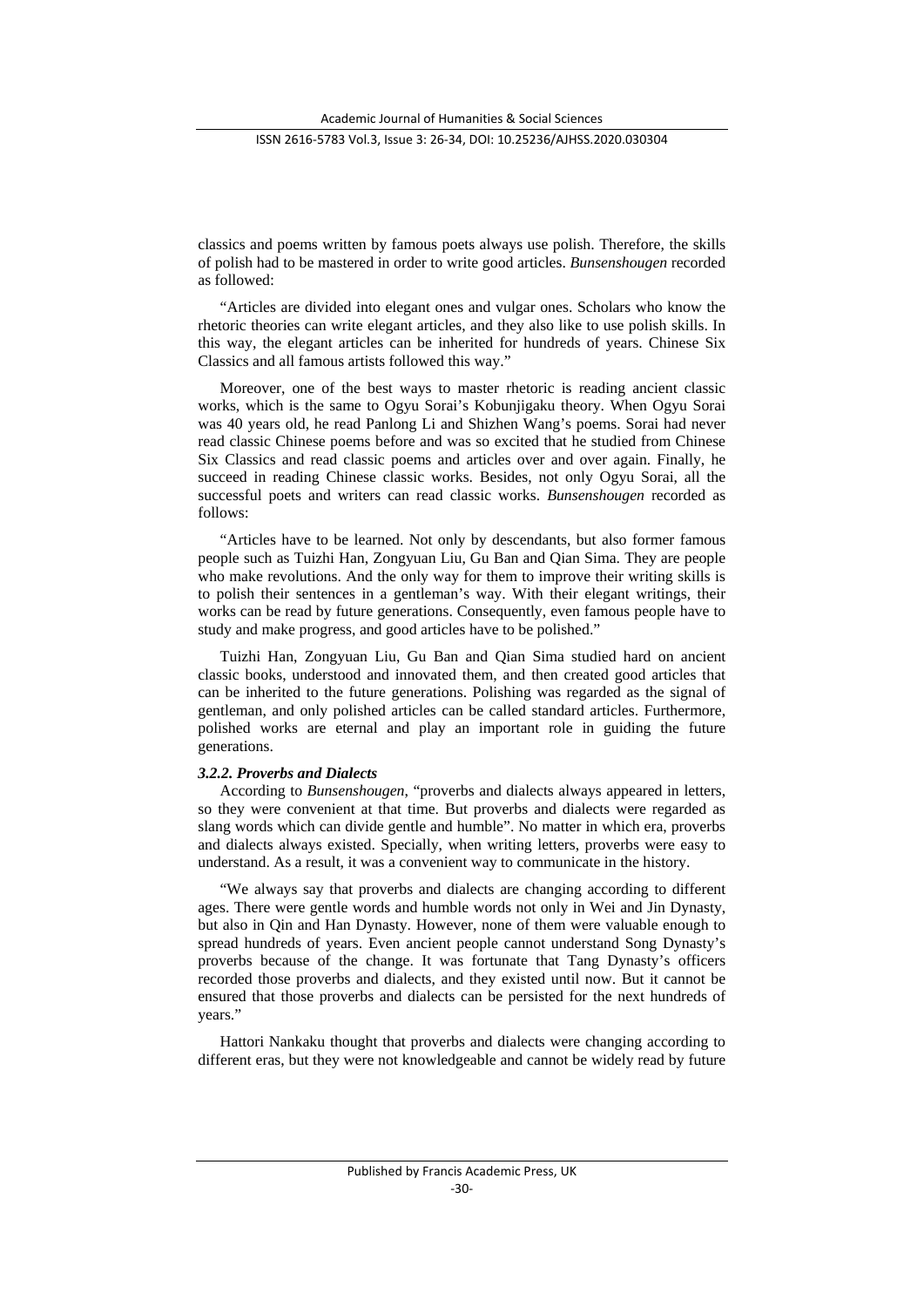generations. The novels and unofficial historical books, which were written by proverbs or dialects, rarely existed until now, and there was almost no possibility for them to inherit hundreds of years. Consequently, proverbs and dialects may be popular at that time, but may be not common nowadays. When writing articles and poems, we had better choose the right rhetoric and polish methods.

#### *3.2.3 Usage of Auxiliary Words According to Chinese Ancient Classic Articles*

Hattori Nankaku gave several examples of ancient articles in *Bunsenshougen*, and made a conclusion on the correct way of using auxiliary words. In details, he divided his statements into "Ye" "Yi" "Yan" "Zai" "Gai" "Ran" "Hu" "Zhi" "Wei" "Ze" "Yu" "Ji" "Nai" ( all of them are ancient Chinese auxiliary words ).

According to *Bunsenshougen*, "Ye, Yi and Yan were used in the middle of sentences. Take a poem for example, ' Bi Ye Ke Wang, Fei Zhi Ye Ren.' The usage of Ye here were similar to Zhi, and it always appeared as 'Ye Yi' or 'Ye Zai', which was used as slow mood. Gai was used as decision, and Ran was similiar to Yu."

"Hu" was usually used at the end of sentences, and was used as "Zhu Sheng"(mood with no meanings).

"Yu" was not used as questions but euphemistic expressions. For example, the word "Yu" in "You Qi Yu Neng Ji He" and "He Ci Zhi Yu You" had no specific meanings. However, when used with "Fei", "Yu" can express doubt. For instance, in the sentence " Yu Fu Jian Er Wen Zhi Yue, 'Zi Fei San Lv Da Fu Yu'"( <ChuCi>), "Yu" expressed question.

"Ze" was similar to "Ji" and "Nai", and was used in the middle of sentences. But it is not used to connect the preceding and following. For example, there was a sentence in < To Encourage Learning>: "Gu Mu Shou Sheng Ze Zhi, Jin Jiu Li Ze Li".

When "Zai" was used in the middle of sentences, as recorded by < Records of the Historian> " Ji Qi Su, Yi Zai Suo Wen", it expressed plaint. When "Zai" was used at the end of sentences, it was the same to "Yu" and "Hu", which was not plaint or doubt but "Zhu Sheng". For instance, "Shuo Sui Xing Zai, Fu Bu Sui".

<The Book of Rites> recorded as follows: "Jun Zi Zhi Suo Wei Xiao Ye Zhe, Guo Ren Chen Yuan Ran Yue 'Xing Zai, You Zi Ru Ci' Suo Wei Xiao Ye Yi" and "Sui Han, Mu Gong Zhao Xian Zi Er Wen Ran". Besides, < The Analects of Confucius> recorded as " Ruo You Ye, Bu De Qi Si Ran". The word "Ran" in those sentences were similar to "Yan", which can express situation or appearance.

The auxiliary words in ancient articles were extremely complicated. For example, "Yi" had expressions as "Zu Yi" "Ke Yi" "Zhi Yi", and the word "Zhi" had expressions like "Mo Zhi" "Zhi Zhi" "Yan Zhi" "Shang Zhi" "Xia Zhi" "Jiu Zhi".Besides, the word "Yan" also had "Shang Yan" and "Xia Yan". Yu Han divided the personality of mankind into three types, "Shang Yan Zhe, Shan Yan Er Si Yi. Zhong Yan Zhe, Ke Dao Er Shang Ye. Xia Yan Zhe, E Yan Er Si Yi", which means people of "Shang Yan" were completely kind, and "Xia Yan" were completely bad people, while "Zhong Yan" were people who can be kind through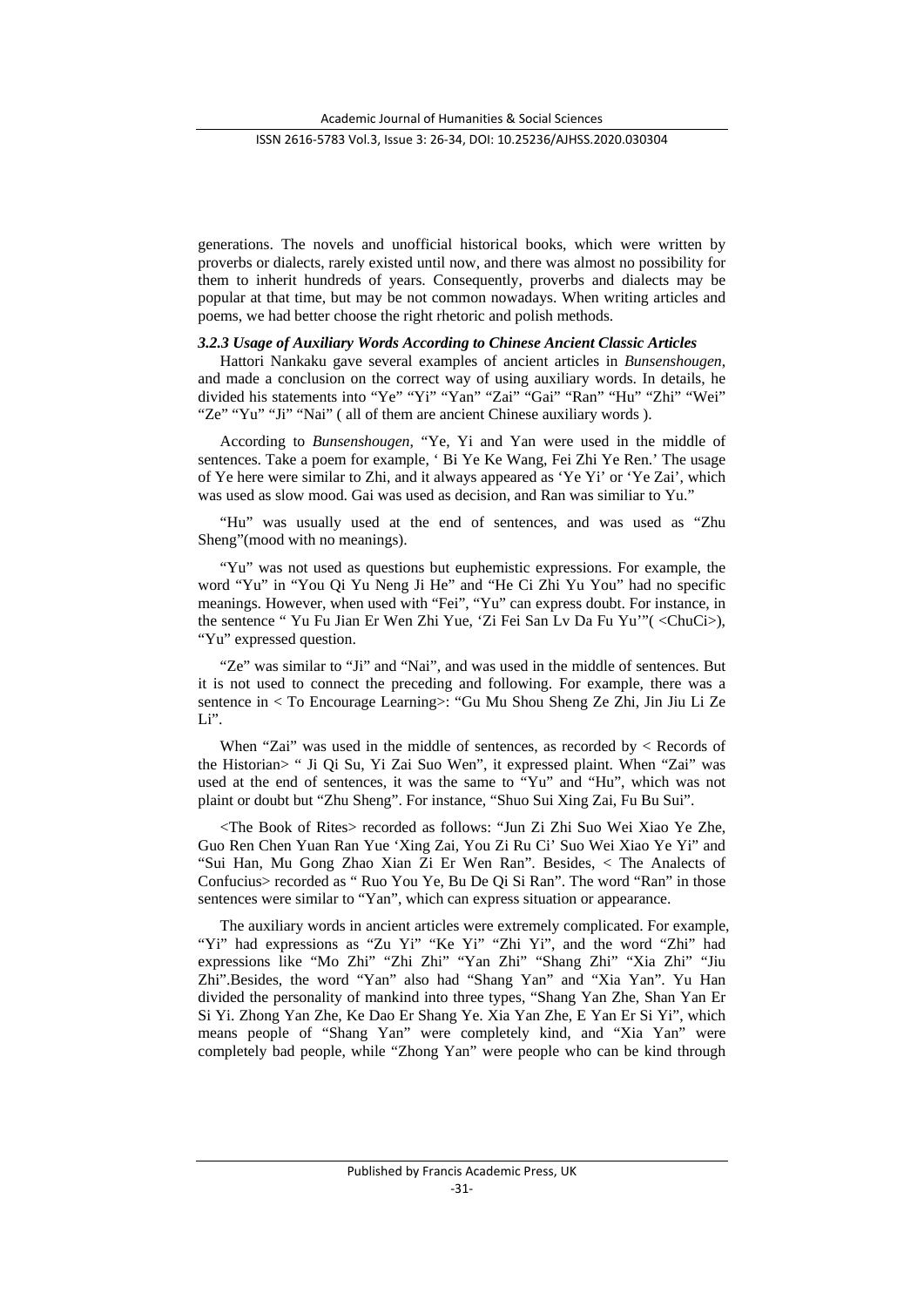guidance. Analyzing from ancient works, the usage of auxiliary words can be obvious.

### *3.3 Hattori Nankaku's Literary Opinion According to Bunsenshougen*

## ① Object to read through annotation

During Edo era, there were annotations on books that were spread to Japan because Japanese people at that time cannot read Kanbun. Specially, common people who were not scholars can only rely on annotations to understand Chinese classic books. However, Hattori Nankaku thought people should not rely on annotations. *Bunsenshougen* recorded as follows:

"Our country's language is very simple. We use annotations to read books. But there are always same words for different meanings, so it's difficult to make it clear. Despite of the problems, people still rely on annotations too much. I feel confused but I try to understand this phenomenon. Those who know auxiliary and rhetoric support these annotations or object them. However, the meanings are wide and it depends on people who read it. People who can really understand Kanbun do not need these annotations. How can we know the joy of reading if we rely on annotations. It is useless if we cannot read them by ourselves."

According to Hattori Nankaku, Japanese annotations may confuse people, but people still relied on them. Furthermore, annotations made by people who were not familiar with auxiliary and rhetoric may be easily misunderstood. Articles may be understood differently by different readers. People who can read Chinese ancient classic articles do not need annotation. If people want to read Kanbun, they have to improve their literary level.

### ② Object to read through rules

It's not wise to make rules while reading Kanbun because it may restrict readers themselves. According to *Bensenshougen*, " Some people may be afraid of making mistakes when considering what word should be used first and what word should be used latter. Making reading rules is like counting hairs or rice grains. There are too many articles, and no rule can be used for all. Additionally, scholars who are afraid of making mistakes may be easy to make mistakes on the contrary."

The world of literature is so wide that it is unwise to be restricted by rules. Scholars should pursue elegant articles, and they should communicate with ancient people directly through Kanbun.

## ③ Auxiliary words: the core of articles

Scholars at that time did not know the importance of auxiliary words such as "Yan" "Zai" "Hu" and "Ye". As a result, they cannot master the context of articles. Hattori Nankaku emphasized the role of auxiliary words in *Bunsenshougen.* He said that auxiliary words were the core of writing that scholars had to learn, otherwise they cannot write beautiful articles. That is the same to buildings. If craftsmen have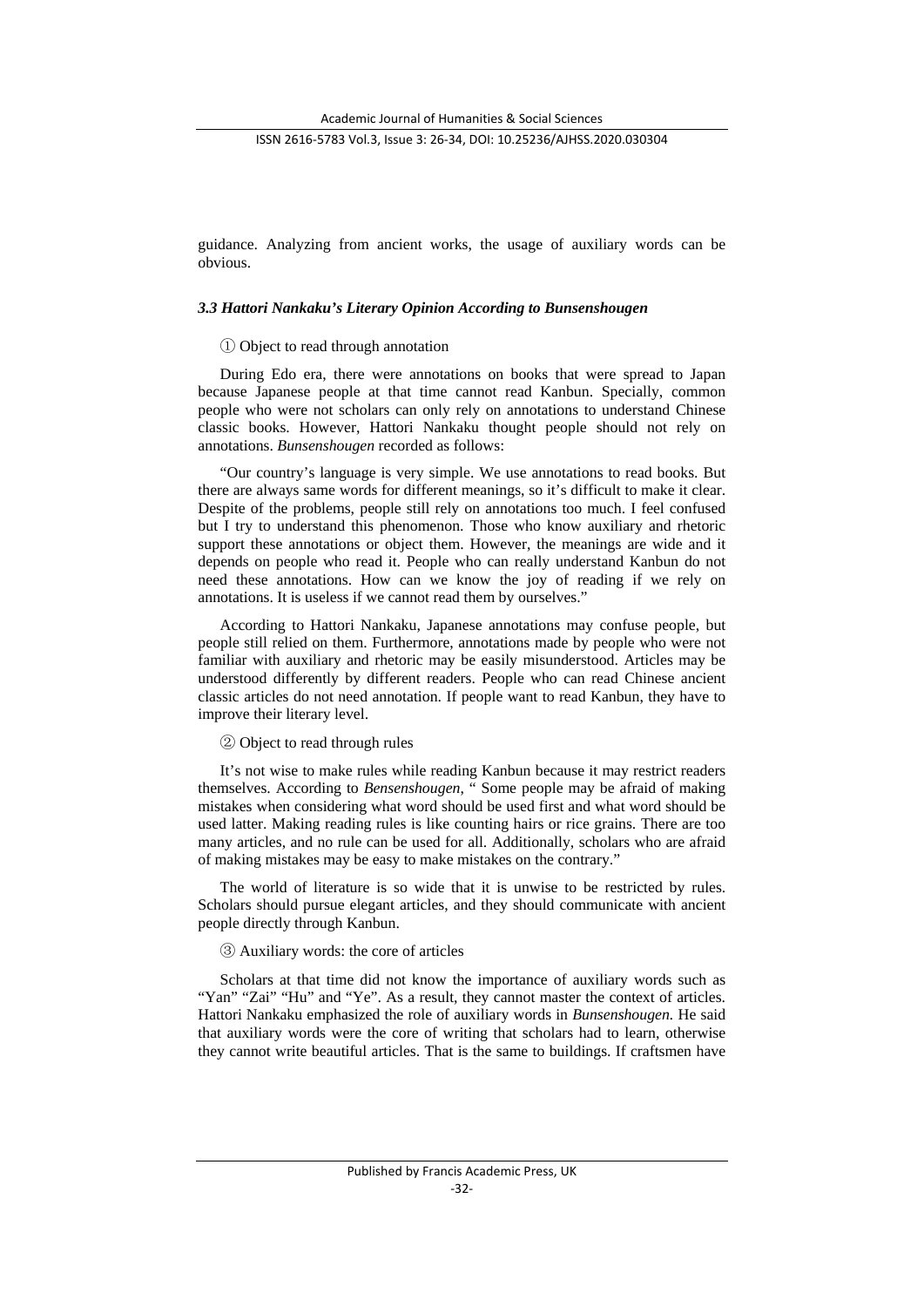no skills or experience, they cannot adapt to the changing circumstances. Before start writing, it is necessary to know auxiliary very well.

④ Ancient usage and later usage

Hattori Nankaku compared the differences of using rhetoric by ancient people and later people in *Bunsenshougen*.The rhetoric in ancient times can be used in many ways and evaluation criterion of articles were more liberal. "At the time of ZuoFu and MengZi, rhetoric was random. During the Warring States Period, there was no demands of using specific rhetoric and people can make their own choice. In Han Dynasty, there were different ways of writing. For example, Ying Han and Xiang Liu, who wrote famous classic books, had completely different writing styles and their usages of rhetoric were also different. We cannot say which one is better because they have their own features. Therefore, ancient scholars used rhetoric in a more random way, and current scholars are more cautious while writing."

#### ⑤ Opinions towards Yiwei Lu's ZhuYuCi

In Bunsenshougen, Hattori Nankaku mentioned Yiwei Lu's ZhuYuCi for several times, and he did not agree with Lu's theory.

"There was a book called ZhuYuCi, and I taught it to children who lived in the countryside. People regard this book as masterpiece, but in my opinion, it's a superficial book that is not valuable to learn from." Nankaku disagreed with other people's view and regarded Lu's ZhuYuCi as superficial book.

Besides, "It's not necessary to blame this book because it is just a reference book for imperial examination. At that time, articles for imperial examinations were popular. People who had not learned ancient articles said it was too difficult to study revivalist literature. However, I once met a enterprising person who was ambitious to promote revivalism. As far as I'm concerned, scholars had better stay at home and read ancient classic books every day to cultivate a knowledgeable environment, rather than exaggerate and accomplish nothing." Nankaku thought Lu's ZhuYuCi was a reference book for examinations, which was suitable for the temporal trend. Scholars always thought that revivalist literature was difficult. In order to read and study ancient books correctly, Nankaku recommended scholars to put themselves into ancient literary environment.

## **4. Summary**

Overall, Hattori Nankaku is Sorai school's representative scholar in Edo era. While inherited Ogyu Sorai's Kobunjigaku, he also made revolutions on his own literary theories. *Bunsenshougen* is one of Nankaku's masterpieces, and it taught his disciples how to read ancient classic articles, how to do beautiful writings and how to use auxiliary words correctly. Analyzing from this book, Nankaku's knowledge, ability and opinions can be easily understood. Meanwhile, Nankaku promoted the development of revivalist literature. However, the study of Hattori Nankaku and *Bunsenshougen* is still rare in China. It is valuable to research on Hattori Nankaku's